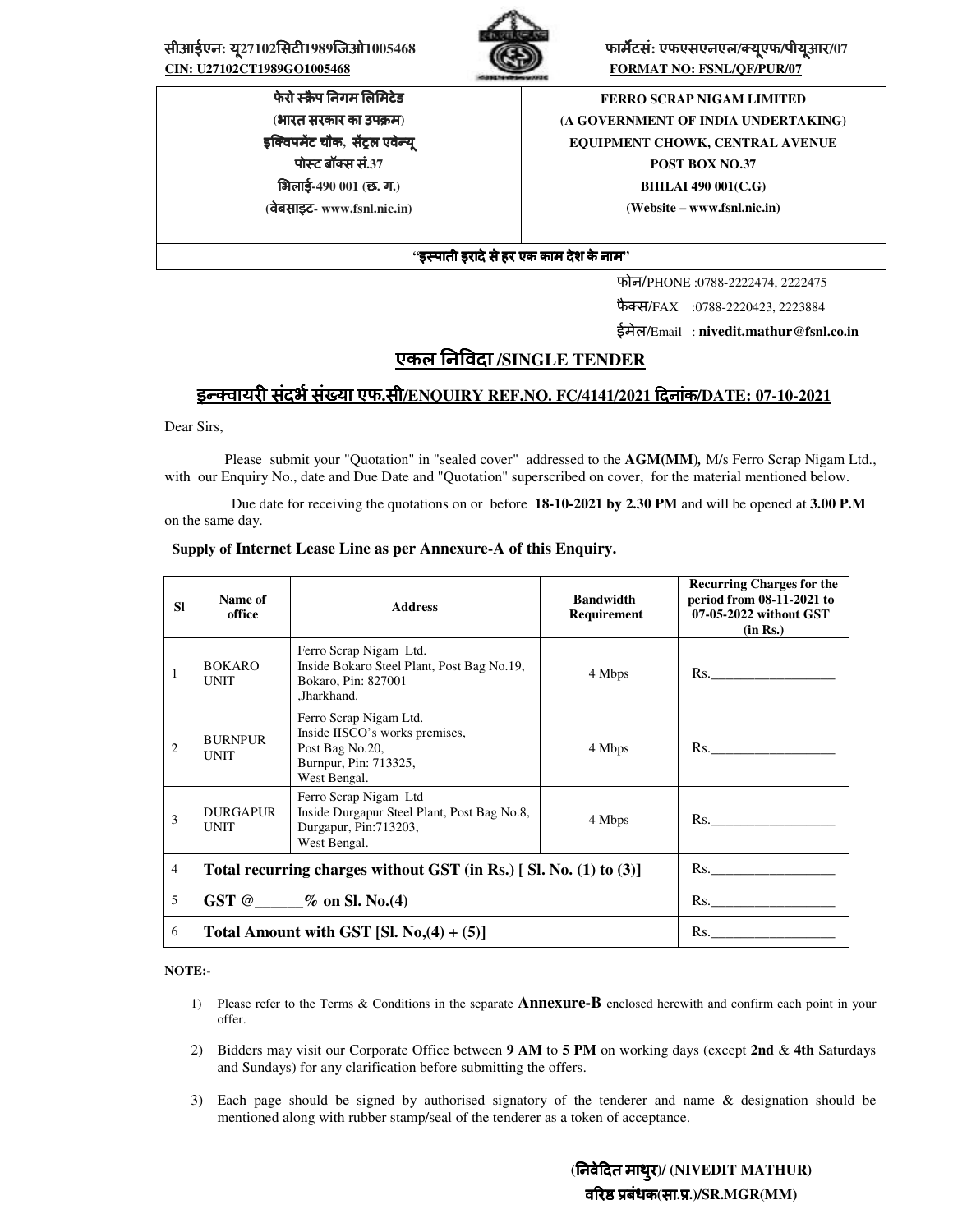## **ANNEXURE-A**

## **1. Requirements of FSNL**

To supply 4mbps Internet Leased Line connections for Bokaro, Burnpur and Durgapur units. **Internet Leased Line Requirement Matrix** 

| Sr.<br>N <sub>0</sub> | Name of office      | <b>Address</b>                                                                                                    | <b>Bandwidth</b><br>Requirement |
|-----------------------|---------------------|-------------------------------------------------------------------------------------------------------------------|---------------------------------|
| 1                     | <b>BOKARO UNIT</b>  | Ferro Scrap Nigam Limited<br>Inside Bokaro Steel Plant.<br>Bokaro, Pin:827001, Jharkhand.                         | 4 Mbps                          |
| $\overline{c}$        | <b>BURNPUR UNIT</b> | Ferro Scrap Nigam Limited<br>Inside IISCO's works premises,<br>Post Bag No.20, Burnpur, Pin: 713325, West Bengal. | 4 Mbps                          |
| 3                     | DURGAPUR UNIT       | Ferro Scrap Nigam Limited<br>Inside Durgapur Steel Plant,<br>Post Bag No.8, Durgapur, Pin: 713203, West Bengal.   | 4 Mbps                          |

#### **2. Scope & Specifications:**

FSNL Corporate Office will be the hub location & the other locations (units) will be the sub locations.

- 1. Supply of 4mbps Internet Leased Line in a complete Managed Network Service model covering all the hardware, software, licenses, management necessary for these services.
- 2. In case of RF Connectivity proposed by the service provider, the service provider has to obtain the necessary permissions from all concerned authorities to install the infrastructure.
- 3. Supply, Installation and configuration of WAN equipment like routers, modems, last mile equipment etc. should be borne by the tenderer to provide the solution. FSNL will not provide any additional charges for hardware (Antenna, Tower, Mux, router, NTU, modem, cable etc.) and software's. The prices quoted shall be considered inclusive for hardware and software required for connectivity.
- 4. Tenderer shall provide 24 X 7 X 365 basis Internet connectivity for all FSNL location.
- 5. The tenderer is expected to do a complete site survey for feasibility for positioning of the terminating equipment. They should clearly state the equipment that will be deployed with its physical, electrical  $\&$  any other related requirement.
- 6. The Tenderer will have to monitor the network till FSNL's router on a real time basis and for this purpose, restricted read-only SNMP access to the routers at the locations will be provided subject to compliance with the FSNL's security requirements.
- 7. The Tenderer shall use the suitable IP addressing schema in coordination with existing Network Integrator and FSNL IT team.
- 8. All equipment used in providing the connectivity and provided network should be supported IPV6.
- 9. The tenderer should provide 4 Mbps (1:1 uncompressed and unshared) Internet Leased line at all five location. Bandwidth Availability: 4 Mbps (1:1 uncompressed and unshared) Internet bandwidth (upload/download) at all time. Bandwidth availability of less than 4 Mbps (1:1 uncompressed and unshared) at any given point of time will be considered as downtime and accordingly, penalty for downtime will be deducted from the quarterly/half yearly/annual bill (as the case may be) raised by the tenderer.

| Date: | Signature                                       |
|-------|-------------------------------------------------|
|       | Name (in block letters)<br>$\ddot{\phantom{a}}$ |
|       | Designation                                     |
|       | Rubber Stamp of the Co.                         |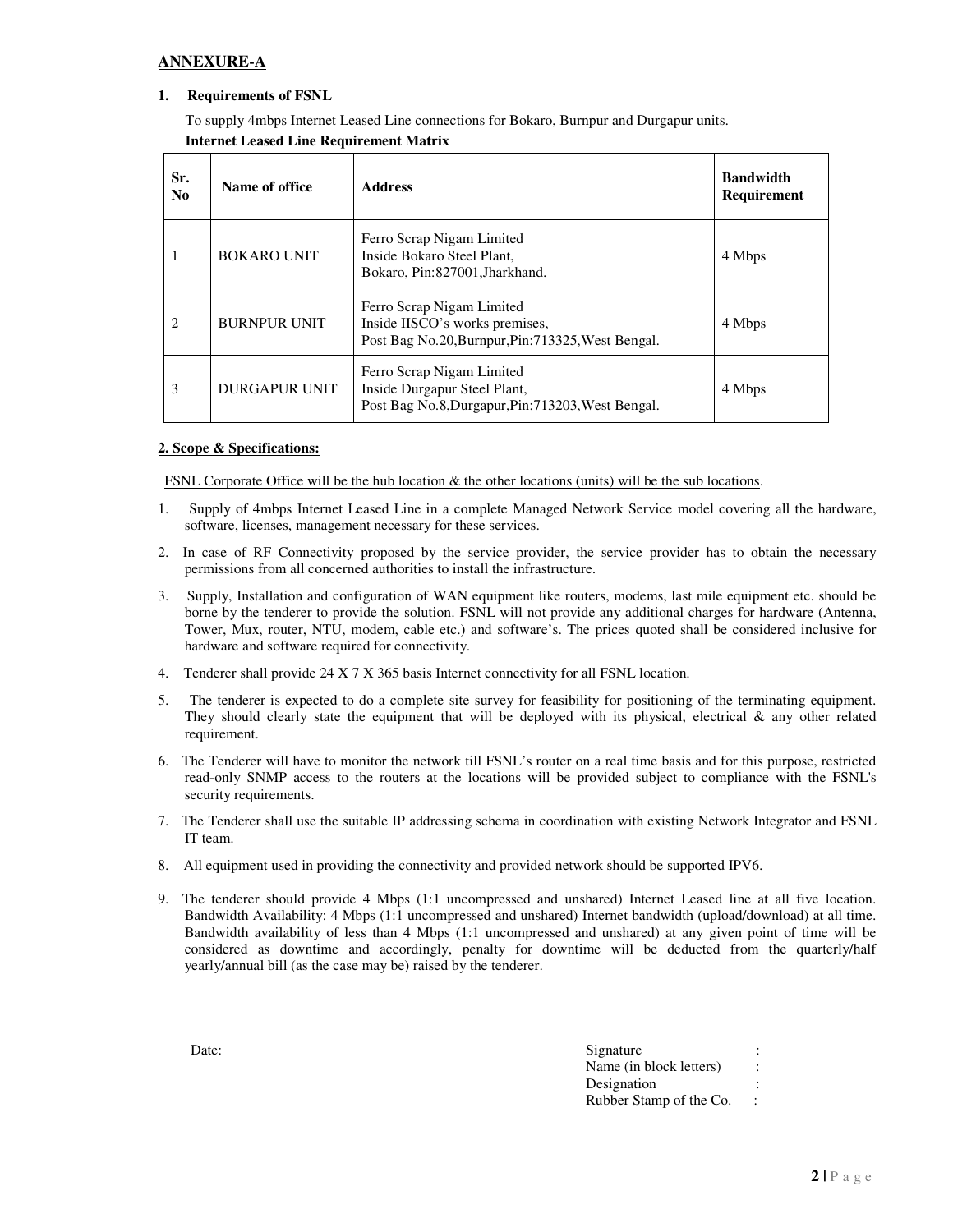- 10. FSNL is using core FSNL application in addition to latest business/communication applications and technology. Service provider shall assure flow of data without any hassles.
- 11. The licensing and installation requirement for equipment to be installed for commissioning the link shall be the responsibility of the tenderer. In case of any equipment failure after the link being operational, the faulty equipment needs to be replaced by the tenderer within day, free of cost to ensure continuity of service.
- 12. Bandwidth increase/decrease (if necessary) should be provided at no installation and hardware cost.
- 13. The best IT security practices that the FSNL will be looking forward to be necessarily adopted are as under. These will have to be complied during the contract.

#### **A. Device Management**

- The devices should be hardened according to latest Secure Configuration
- Access of devices should be provided to authorize users based on IP, MAC, etc.
- Devices should be physically secured.

#### **B. Security of traffic flow**

- Prevention mechanism for attacks/hackers.
- Secure IP Routing should be used.
- 14. The links at the Data Centre shall terminate on a Router/ Switch of FSNL. The Tenderer will be responsible for providing the connectivity up to the device. Laying of cables up to the device shall be the responsibility of the tenderer.
- 15. All clearances, wherever required, in respect of the mast/pole/antenna from any government/local/statutory bodies etc. like SAIL, RINL Plant authority, municipal corporations, airport authorities are the responsibility of the tenderer.
- 16. Tenderer shall maintain the connectivity at each location on 24\*7 basis and shall rectify the defect by pro-active monitoring and automated call initiation to maintain the connectivity. Tenderer has to provide manual call registration process and escalation matrix also to the FSNL to be used in case of any complaint for which automated ticket is not generated.
- 17. The Tenderer shall provide on line portal to monitor the site wise uptime and Bandwidth utilisation with login for every Unit Office and Corporate Office.
- 18. Tenderer has to ensure safe delivery of the equipment up to the designated place of installation. Any transit insurance, permission, taxes, labour, tools and tackles, road permit etc., if required for the same, shall be arranged by the Tenderer at no extra cost to the FSNL.
- 19. Tenderer shall not charge any additional commercials for migrating the network from IPv4 to IPv6 as and when advised by the FSNL.
- 20. Any other equipment which are not mentioned in this RFP but are required for making the Units/ office live on the network via wired/wireless link shall be provided by the selected tenderer at no extra cost to the FSNL.
- 21. Separate earthing, civil work (including building of platform) or any other support including hole in the wall for cabling providing the connectivity shall be provided by Tenderer. During the contract period, if equipment's gone faulty (due to earthing) it would be the responsibility of the tenderer to replace the same without any extra cost to the FSNL.
- 22. The tenderer will be responsible for any injury cause to any person during the implementation of project or any activity as mentioned in scope of work during the entire contract period.
- 23. The Tenderer will be responsible for any damage to infrastructure of the FSNL during the implementation of project or any activity as mentioned in scope of work during the entire contract period and bear the cost of replacement of such infrastructure.

| Date: | Signature<br>$\cdot$                            |
|-------|-------------------------------------------------|
|       | Name (in block letters)<br>$\ddot{\phantom{a}}$ |
|       | Designation                                     |
|       | Rubber Stamp of the Co.<br>$\bullet$            |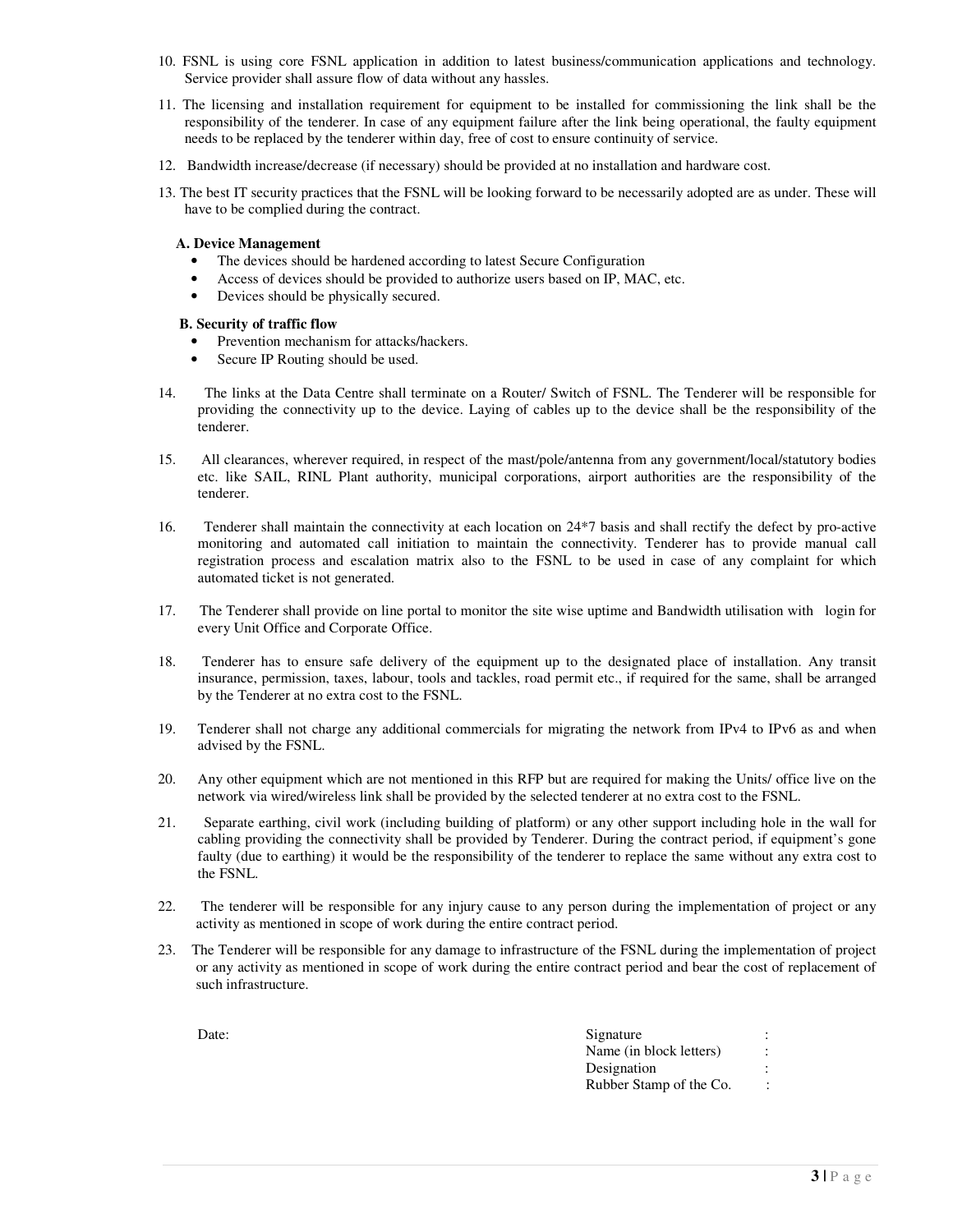- 24. Network availability should be more than 99.5% uptime per month.
- 25. If the services are not found satisfactory, FSNL reserves the right to cancel the contract by giving one month notice.

## **3. Traffic details**

- a. The basic services that are used on FSNL network are ;
	- 1. IP Messaging
	- 2. Http, Https
	- 3. SNMP, ICMP, FTP, Telnet, SSH
	- 4. Internet
- b. Advanced services
	- 1. IP Telephony
		- 2. Video Conferencing

## **4. Deliverables**

- 5.1 Committed 4Mbps Internet Leased line connectivity for ordered locations.
- 5.2 Supply, installation, integration with FSNL network and maintenance of network equipment's at all locations.
- 5.3 The tenderer should submit the monthly report of all the link w.r.t all SLA parameters to FSNL latest by 5th day of next month.
- 5.4 The tenderer should be able to provide online portal access for viewing real time health of the link, bandwidth utilization, uptime/downtime and all other SLA parameters.
- **5. Note:** The Tenderer is advised to visit the sites and study/ ascertain the quantum of job involvement before submitting their offer.

| Date: | Signature               |                |
|-------|-------------------------|----------------|
|       | Name (in block letters) | $\ddot{\cdot}$ |
|       | Designation             |                |
|       | Rubber Stamp of the Co. |                |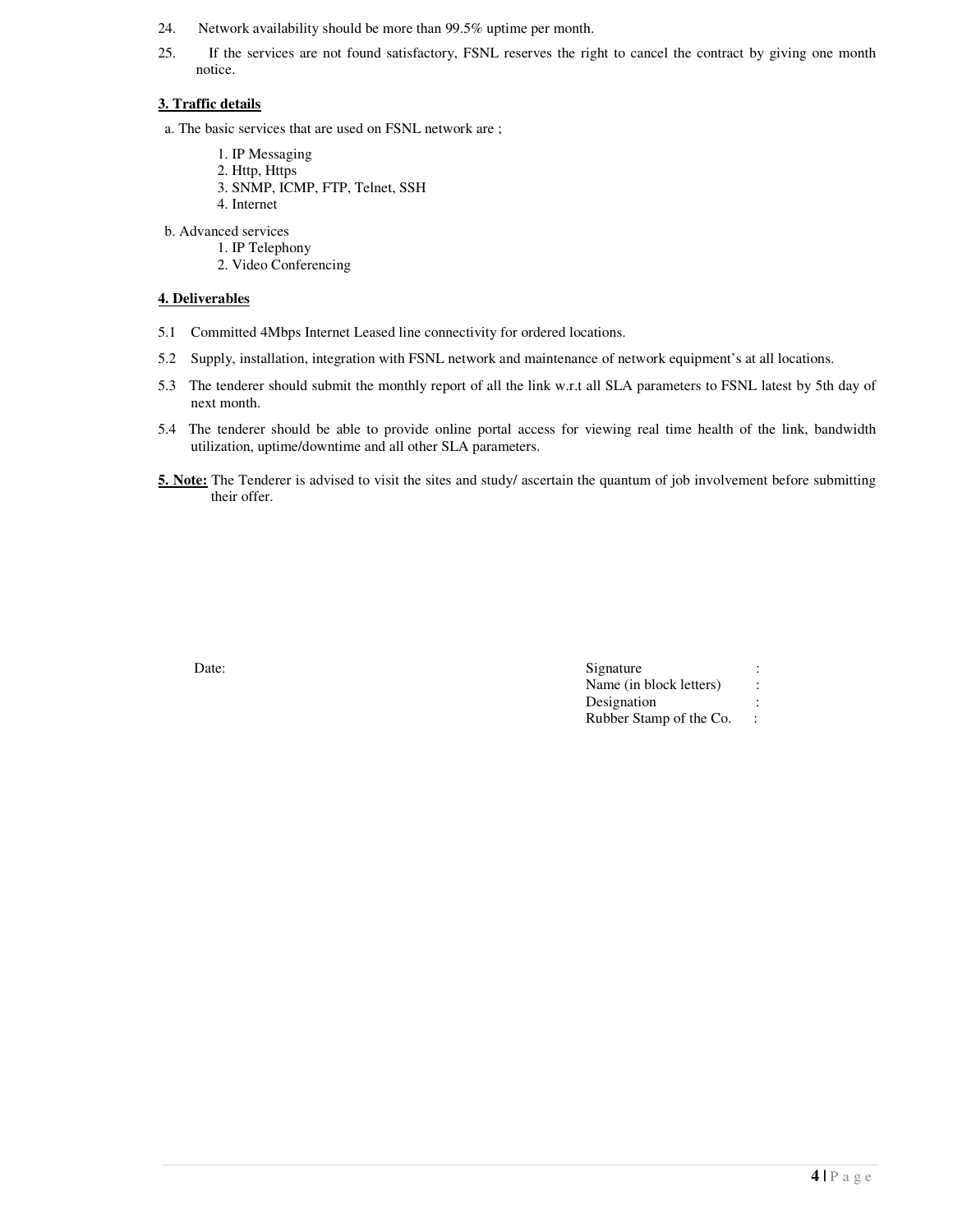## **ANNEXURE-B**

## **TERMS & CONDITIONS**

- 1) **Firm price:-**The price(s) quoted should remain firm through complete execution.
- 2) **Validity:-**The quotation should be valid for a period of **90 days** from the date of opening of the technocommercial bids.
- 3) You have to supply Internet Leased Line as per **Annexure-A** of this enquiry.
- 4) **GST:** Tenderers are requested to provide GST details as per **Annexure-I & II**.
- 5) **GST Registration :-** Tenderer shall ensure that their GST registration and GST No. is valid and active at the time of opening of the tender.

If in case the GST status is found invalid  $\&$  not active, their offer is liable for rejection.

- 6) **Preference to "Make in India":** Preference to Make in India will be given as per **Annexure-III**. Tenderer have to submit signed and stamped Annexure III.
- 7) **Declaration Under Income Tax Act 1961 :-** To comply with Section 194 Q, Section 206AB & 206 CCA of Income Tax Act 1961, all vendors have to mandatorily submit the filled in Declaration Form (**Annexure- V enclosed**) on their letter head with seal and signature of authorized person alongwith offer.
- 8) The tenderer may authorize their channel partner/authorised dealer/distributor for submitting the offer on behalf of them. They have to submit the copy of letter of authorisation along with the offer and copy of the same to be emailed to us directly.
- 9) **Commissioning & After Sales Service**:- Supply of internet lease line shall be arranged by the successful tenderer free of cost at our respective locations. Please note that FSNL shall neither provide accommodation and transportation to the Service Engineer nor bear any cost towards these.

Tenderers should have after sales service set up in respective locations with trained engineers to attend any problem within 24 hours of receiving intimation. The tenderer should specifically confirm acceptance of this condition. The offer without these details shall be rejected.

Please indicate your office address/address of your authorised channel partner / dealer etc. who will commission the devices and who will provide the after sales & service in the following format :-

# **<u>Commissioning to be done by Service will be provided by</u> the service service will be provided by**  $\frac{1}{2}$

- i) Burnpur(W.B.)
- ii) Bokaro (Jharkhand)
- iii) Durgapur (W.B.)
- 10) **Manuals/Leaflets**:- Manual(s) for the said device should be given free of cost and is/are to be supplied with the devices.
- 11) Please confirm that the tenderer shall provide after sales service free of cost for warranty period and against AMC after expiry of warranty period.
- 12) **Trainings:-** The tenderer will have to educate the IT staff of FSNL to operate the related equipment and associated software. This training has to be arranged by the Tenderer at FSNL Corporate Office, Bhilai.

#### 13) **Warranty:-**

- i) The Devices should be fully warranted from the date of commissioning. Please indicate the warranty period in your offer. In case of any defects are reported/noticed during the warranty period, the same shall be rectified by you to providing suitable replacement(s). The to and fro transportation cost, if any, for such replacement(s) shall also be borne by you free of cost.
- ii) All certificate, licences, warranties and other documents in respect of the Hardware & software supplied under the order shall be issued only in the name of " FERRO SCRAP NIGAM LIMITED.

| Date: | Signature               |  |
|-------|-------------------------|--|
|       | Name (in block letters) |  |
|       | Designation             |  |
|       | Rubber Stamp of the Co. |  |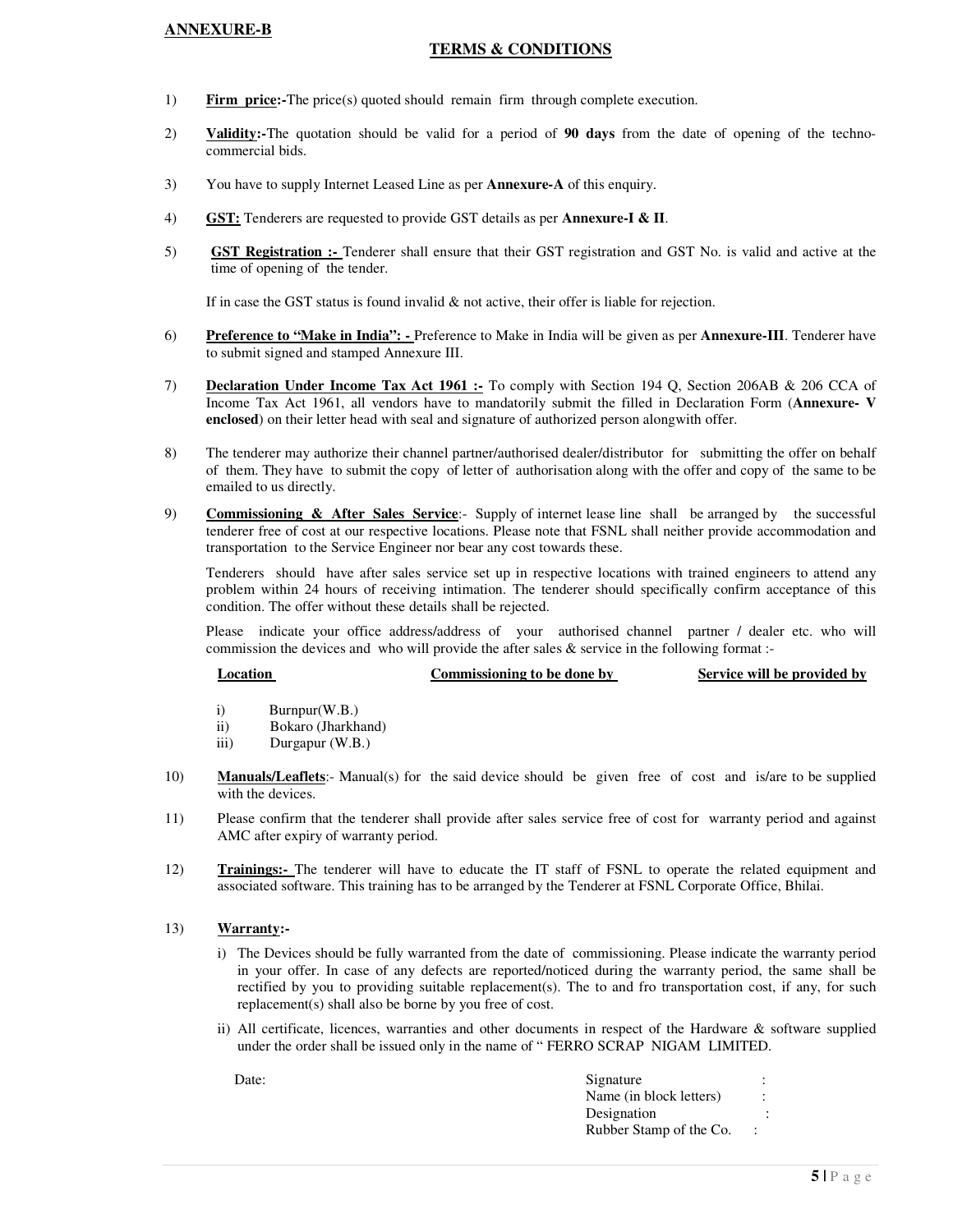- 14) **Payment :-** 97% payment against your bill shall be made within **30 days** from the date of submission of your bill along with the documents duly certified by concerned Deptt. Heads. Balance 3% of bill shall be retained towards security deposit as stated in the clause on "Security Deposit" as mentioned elsewhere in this tender enquiry.
- 15) **Banker's Details**:- Tenderer are requested to state **Banker's Name, Branch, Account No., PAN No. & IFS Code** for remittance of payment through **NEFT/RTGS**.
- 16) **Performance Bank Guarantee:-** The tenderer will be required to submit a Bank Guarantee equivalent to 3% of the Invoice Value of the order, towards satisfactory performance of the system valid for the warranty/guarantee period which will be applicable from the date of commissioning. Alternatively, the successful tenderer should agree for retention of 3% of the value of the order until the warranty period. Either of the two options should be confirmed.
- 17) **Security deposit :- 97%** of each monthly running bill shall be paid **within 30 days** as stipulated in the clause on payment mentioned elsewhere in this enquiry. **Balance 3%** of each bill will be retained as Security Deposit. Security deposit will be refunded **within 30 days** after satisfactory execution of this work along with the final bill duly certified by the authorized representative of FSNL other wise this amount will be forfeited in case of unsatisfactory performance.
- 18) Quantity shown in our tender may be increase or decrease, depending on our requirement.

#### 19) **Delivery Time and Liquidity Damage:**

Tenderer should implement Internet Leased Line connectivity at all five units within 4 Weeks from the date of issue of Work Order. FSNL would carry out acceptance testing at each location before declaring it as "Final commissioned". Tenderer shall ensure the delivery and installation Internet Leased Line at the FSNL's location within stipulated time . Failing to deliver and install within stipulated time shall attract LD as per work order. The timeline for the delivery and operationalization of link is as follows:

| N <sub>0</sub><br>51. P | $\overline{\phantom{a}}$<br>Description | $\cdot$ $\cdot$<br>$\mathbf{r}$<br>meline |
|-------------------------|-----------------------------------------|-------------------------------------------|
|                         | Internet.<br>Line<br>leased             | weeks<br>U                                |

#### 20) **Uptime and Penalties:**

The network provided by the tenderer will be used for accessing applications viz. IIMS, Webmail Services, Online Appraisal System, Internet, E-procurement, CCTV, MIS etc. or any website on public network. The Tenderer shall be responsible for ensuring the high uptime i.e. 99.50% on monthly basis, separately for each location failing to maintain the same will lead to following penalty.

| Sr. No                      | <b>Uptime</b>               | Penalty per month per link |
|-----------------------------|-----------------------------|----------------------------|
|                             | $=$ > 99.5 %                | No Penalty                 |
| $\mathcal{D}_{\mathcal{L}}$ | $<$ 99.5 and $\approx$ 98.5 | 5% on monthly bill         |
| 3                           | $<$ 98.5 and $\approx$ 97   | 10% on monthly bill        |
|                             | $< 97$ and $\approx 95$     | 25% on monthly bill        |
|                             | Below $95\%$                | 50% on monthly bill        |

There will be no planned downtime during Business Hrs (i.e. 9.00 AM to 6.00 PM). However FSNL will allow planned downtime during Non-Business Hrs for maintenance activities. Tenderer will inform to FSNL for downtime at least one week in advance and FSNL will allow the same depending on its business requirement. Planned downtime permitted by FSNL will not be considered for penalty calculations. Following will be excluded while calculating the down time:

1. Down time due to reason attributed to FSNL.

2. Down time due to force majeure like Earth quake, Natural calamities, Riots and major power outage.

21) **Risk Purchase:-**In the event, the successful tenderer fails to execute the order, FSNL reserves the right to procure the same from some other source and the extra cost, if any, incurred by FSNL on such account and the duties and taxes thereof shall be recoverable from the successful tenderer. Your offer shall be rejected if this Risk Purchase Clause is not accepted.

| Date: | Signature                 |  |
|-------|---------------------------|--|
|       | Name (in block letters)   |  |
|       | Designation               |  |
|       | Rubber Stamp of the Co. : |  |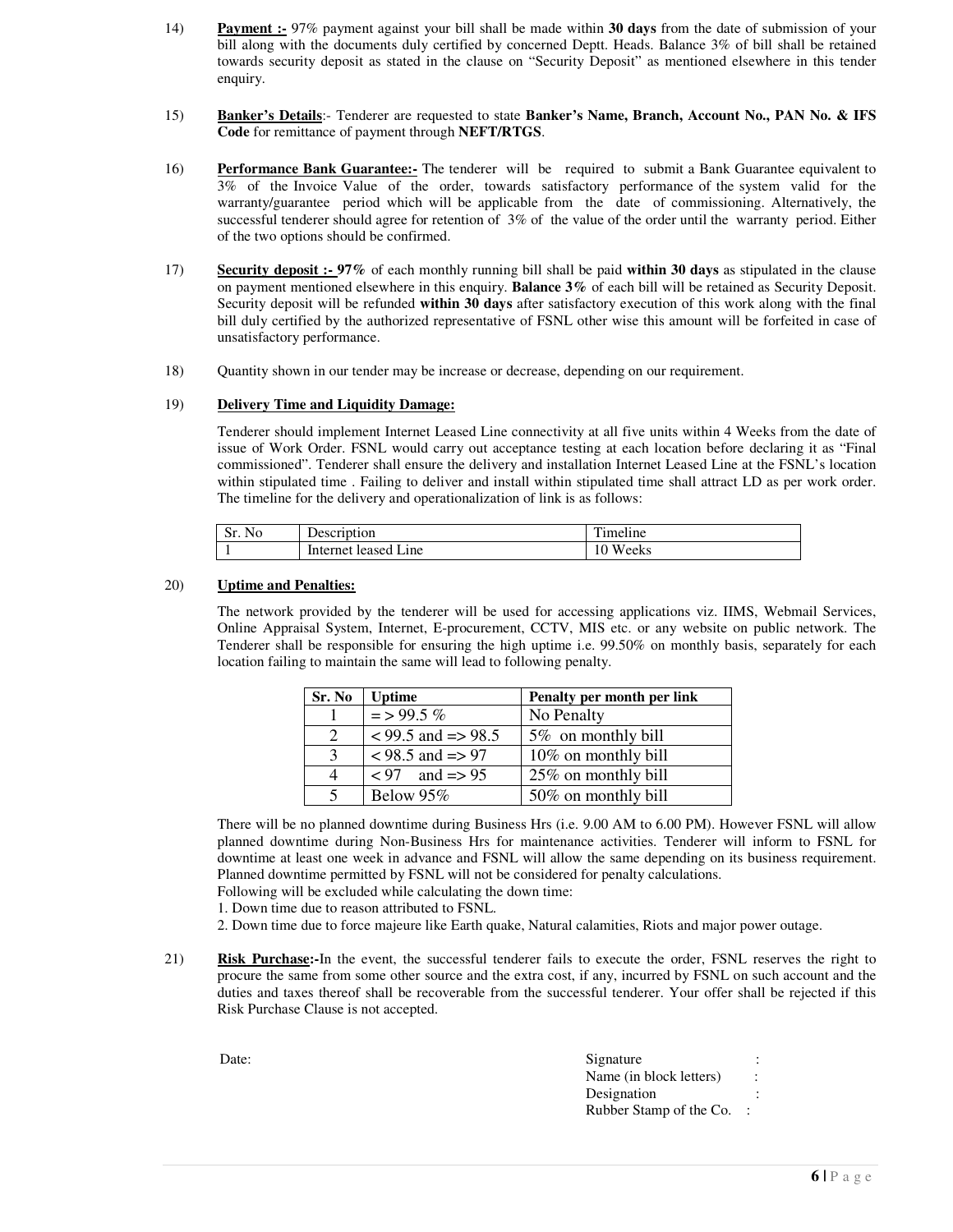- 22) **Dispute:-** Should any dispute as regards quality, quantity, specification, interpretations of the purchase order terms or methodology for execution of supply arise, the decision of FSNL will be final and binding upon the tenderer.
- 23) **Arbitration:-**All disputes or differences whatsoever arising between the parties out of or relating to the construction, meaning and operation or effect of this contract or the breach thereof shall be settled by arbitration in accordance with the Rules of Arbitration of the Indian Council of Arbitration and the award given in pursuance thereof shall be binding on the parties.
- 24) **Environment, health and safety of the organization**:- The supply of materials/execution of the job as stipulated in this enquiry should not adversely affect environment, health and safety of the organization.
- 25) **Conditional Offer:-** Quotations containing any other conditions other than those stated herein will be treated as conditional offer, and shall be liable for rejection.
- 26) **Tender acceptance:-** Ferro Scrap Nigam Limited does not bind itself to accept the lowest in or any of the tenders and reserves the right to reject any or all the tenders, reduce or increase the quantities without assigning any reasons whatsoever.
- 27) **Subletting** :- The tenderer shall not without prior approval of FSNL in writing assign to any other party/parties, the whole/part of the work. Even where such approval is granted by FSNL. tenderer shall not be relieved of his obligations/responsibility.
- 28) **Removal of doubts** :- In respect of any matter concerning the working under the work order, not specifically provided on the work order, the decision of the competent authority of FSNL shall be conclusive and binding on the tenderer.
- 29) **Integrity Pact:-** FSNL has adopted the transparent system of "Integrity Pact" while floating tenders for major purchases/contracts. All contracts/transaction entered into by FSNL shall be governed by the Integrity Pact available in our website (www.fsnl.nic.in). The successful tenderer has to sign  $\&$  forward the Integrity Pact to FSNL.
- 30) **Blacklisting :-** The tenderer hereby declares that they have never been blacklisted and/or there were no debarring action against them by any Govt. organization/ CPSE/ Court. Further vendors who are found blacklisted at any later stage their bid/offer shall be liable for cancellation.

Also those vendors who cannot execute the job/supply as per the order, FSNL in its sole discretion reserves the right to cancel the order and blacklist the firm without any notice.

- 31) **Jurisdiction**:- Disputes, if any, arising out of this transaction are subject to provisions of competent court having jurisdiction over Durg.
- 32) **Interested Vendors:-** Interested vendors for the item/job mentioned in this tender can apply for vendor registration by submitting vendor enlistment form available in our website www.fsnl.co.in for future participation in tenders after enlistment. Vendors who are already enlisted with FSNL can only participate in this tender.
- 33) **MSME :-** Tenderer(s) falling under MSME category and having valid registration certificate with NSIC, are required to submit registration certificate to enable us to consider under MSME, so that applicable benefits/facilities shall be provided as per procurement policy of Government of India.

 "All MSEs will have to make declaration of Udyog Adhar Memorandum (UAM) number on Central Public Procurement Portal (CPPP), failing which such bidders will not be able to enjoy the benefits as per Public Procurement Policy for MSEs order, 2012 for tenders invited electronically through CPPP".

34) **Regret letter:-** Please forward your regret letter incase you do not wish to quote.

#### **All the above terms & conditions are acceptable to us.**

| Date: | Signature               |           |
|-------|-------------------------|-----------|
|       | Name (in block letters) |           |
|       | Designation             |           |
|       | Rubber Stamp of the Co. | $\cdot$ . |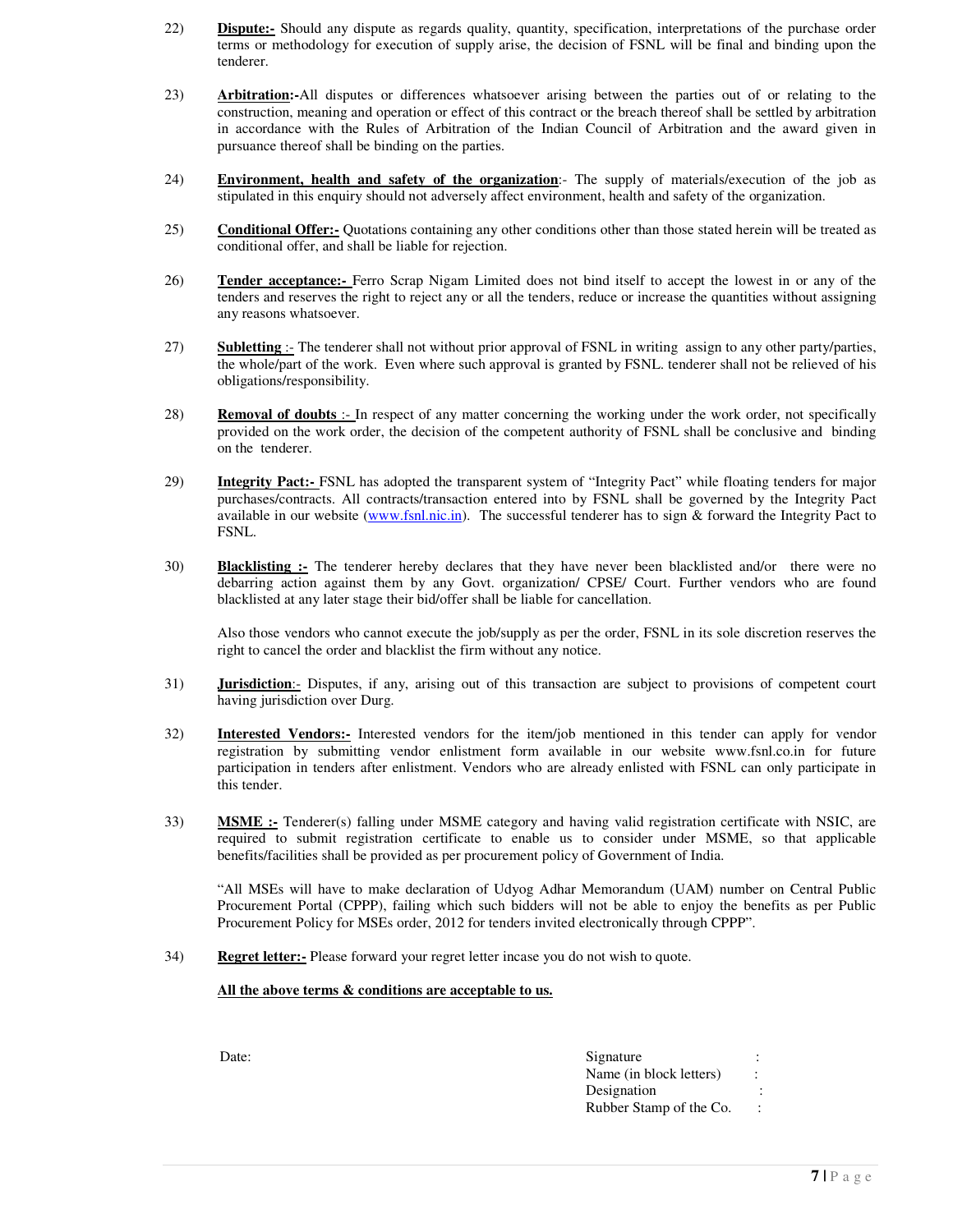## **Please indicate the @ ……….% of GST applicable and provide copy of GST Registration Certificate. Tenderers are requested to provide following information for GST Compliance:-**

|                    | Name of<br><b>Authorised</b>                              | <b>Place of Business</b>                 |                                                  | <b>GST Regn</b> | Whether under<br>Composition<br><b>Scheme</b> |    | $\operatorname{HSN}$<br>Code<br>No. |  |
|--------------------|-----------------------------------------------------------|------------------------------------------|--------------------------------------------------|-----------------|-----------------------------------------------|----|-------------------------------------|--|
| <b>Vendor Name</b> | Person under<br><b>GST</b> with Mobile<br>No. & Email ID. | Principal<br>Place of<br><b>Business</b> | <b>Additional</b><br>Place of<br><b>Business</b> | No.<br>(GSTIN)  | Yes                                           | No |                                     |  |
|                    |                                                           |                                          |                                                  |                 |                                               |    |                                     |  |
|                    |                                                           |                                          |                                                  |                 |                                               |    |                                     |  |
|                    |                                                           |                                          |                                                  |                 |                                               |    |                                     |  |
|                    |                                                           |                                          |                                                  |                 |                                               |    |                                     |  |
|                    |                                                           |                                          |                                                  |                 |                                               |    |                                     |  |
|                    |                                                           |                                          |                                                  |                 |                                               |    |                                     |  |
|                    |                                                           |                                          |                                                  |                 |                                               |    |                                     |  |
|                    |                                                           |                                          |                                                  |                 |                                               |    |                                     |  |
|                    |                                                           |                                          |                                                  |                 |                                               |    |                                     |  |

Date : Signature : Signature :  $\blacksquare$ Name (in block letter) : Designation : : Rubber Stamp of the Co. :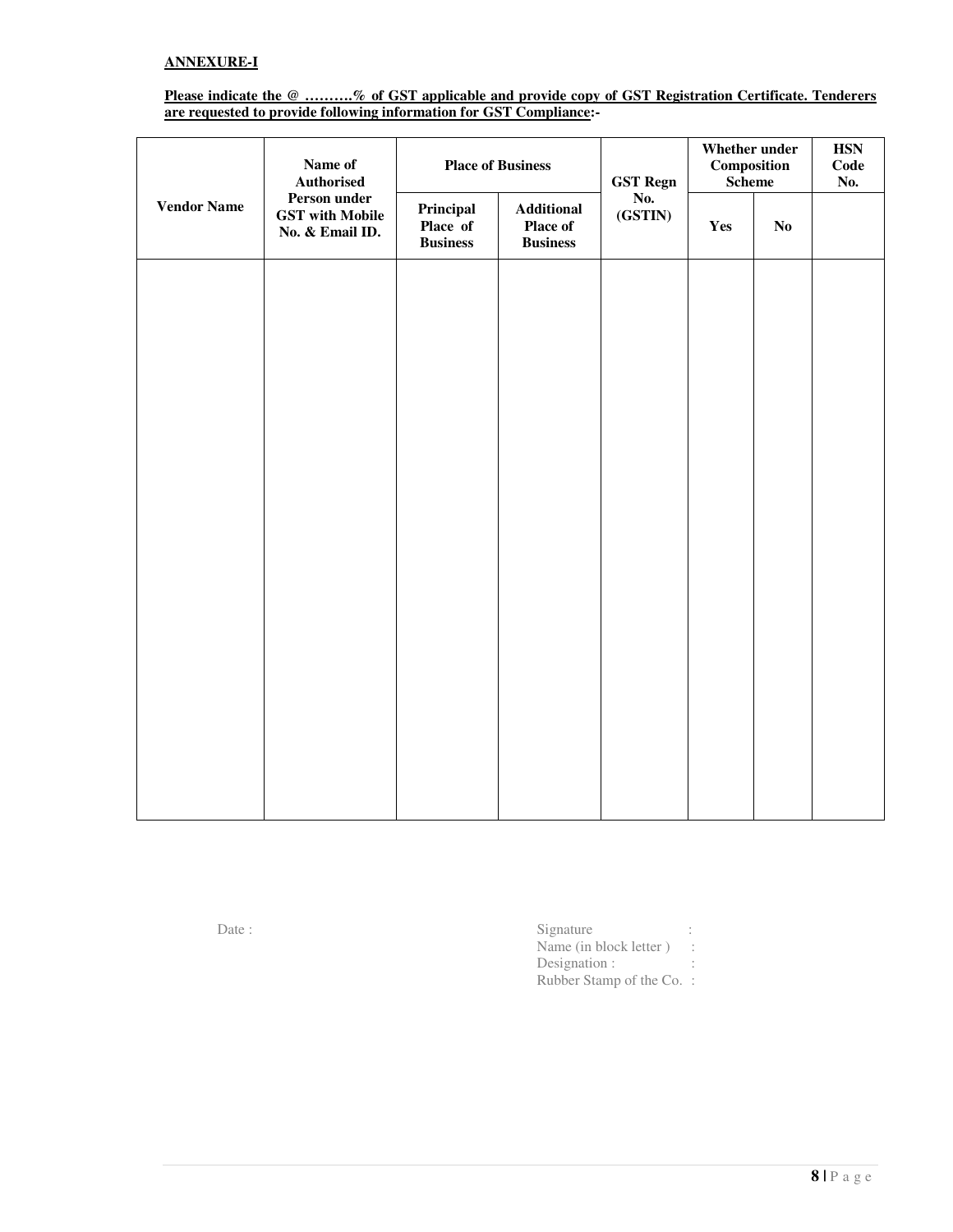#### **ANNEXURE-II**

#### **Following undertaking is to be provided by Contractor/ vendor's at the time of submission of quotation :-**

- 1. (a) We agree to do all things not limited to providing GST invoices or other documentation as per GST law relating to the above supply, payment of taxes, timely filling of valid statutory returns for tax period on the Goods and Service tax portal etc. that may be necessary to match the invoice on GST common portal and enable FSNL to claim input tax credit in relation to any GST payable under this Agreement or in respect of any supply/ service under this agreement.
- (b) In case the Input Tax Credit of GST is denied or demand is recovered from FSNL on account of any noncompliance by the vendor/supplier/contractor, including non-payment of GST charged and recovered, the contractor shall indemnify FSNL in respect of all claims of tax, penalty and/or interest, loss, damages, costs, expenses and liability that may arise due to such non-compliance.
- (c) Contractor/Vendor shall maintain high GST compliance rating track record at any given point of time.
- (d) The Contractor/ Vendor shall avail the most beneficial notification, abatements, exemptions etc., if any, as applicable for the supplies/services under the Goods and Service Tax.
- 2. Any invoice issued in favour of FSNL shall contain the following particulars:
	- a. Name, address and GSTIN of the supplier;
	- b. Serial number of the invoice;
	- c. Date of issue;
	- d. Name, address and GSTIN of the recipient (FSNL Unit/C.O)
	- e. Name and address of the recipient and the address of the delivery, along with the State and its code,"
	- f. HSN code of goods or Accounting Code of services;
	- g. Description of goods or services;
	- h. Quantity in case of goods and unit or Unique Quantity Code thereof;
	- i. Total value of supply of goods or services or both;
	- j. Taxable value of supply of goods or services or both taking into discount or abatement if any;"
	- k. Rate of tax (Central Tax, State Tax, Integrated Tax (for inter-state supply), Union Territory Tax or cess);"
	- l. Amount of tax charged in respect of taxable goods or services (Central Tax, State Tax, Integrated Tax (for inter-state supply), Union Territory Tax or cess);"
	- m. Place of supply along with the name of State, in case of supply in the course of inter-state trade or commerce:'
	- n. Address of the billing where the same is different from the place of supply.
	- o. Signature or digital signature of the supplier or his authorised representative on Invoice.
- 3. GST invoice shall be prepared in triplicate, in case of supply of goods, in the following manner:
	- a. The original copy being marked as ORIGINAL FOR RECIPIENT;
	- b. The duplicate copy being marked as DUPLICATE FOR TRANSPORTER and
	- c. The triplicate copy being marked as TRIPLICATE FOR SUPPLIER.
- 4. GST invoice shall be prepared in duplicate, in case of supply of services, in the following manner :
	- a. The original copy being marked as ORIGINAL FOR RECIPIENT; and
	- b. The duplicate copy being marked as DUPLICATE FOR SUPPLIER.
- 5. In case of any advance given against any supplies contract, the supplier of the goods shall issue Receipt Voucher containing the details as prescribed in the GST Acts 2017 read with GST Rules, 2017.
- 6. For the purpose of the above mentioned requirements, the contractor/vendor shall provide necessary documents as may be necessary and shall allow inspection of the same to concerned authorities.

#### **All the above terms & Conditions are acceptable to us.**

Date : Signature : Signature : Signature : Signature : Signature : Signature : Signature : Signature : Signature : Signature : Signature : Signature : Signature : Signature : Signature : Signature : Signature : Signature : Name (in block letter ) : Designation : Rubber Stamp of the Co. :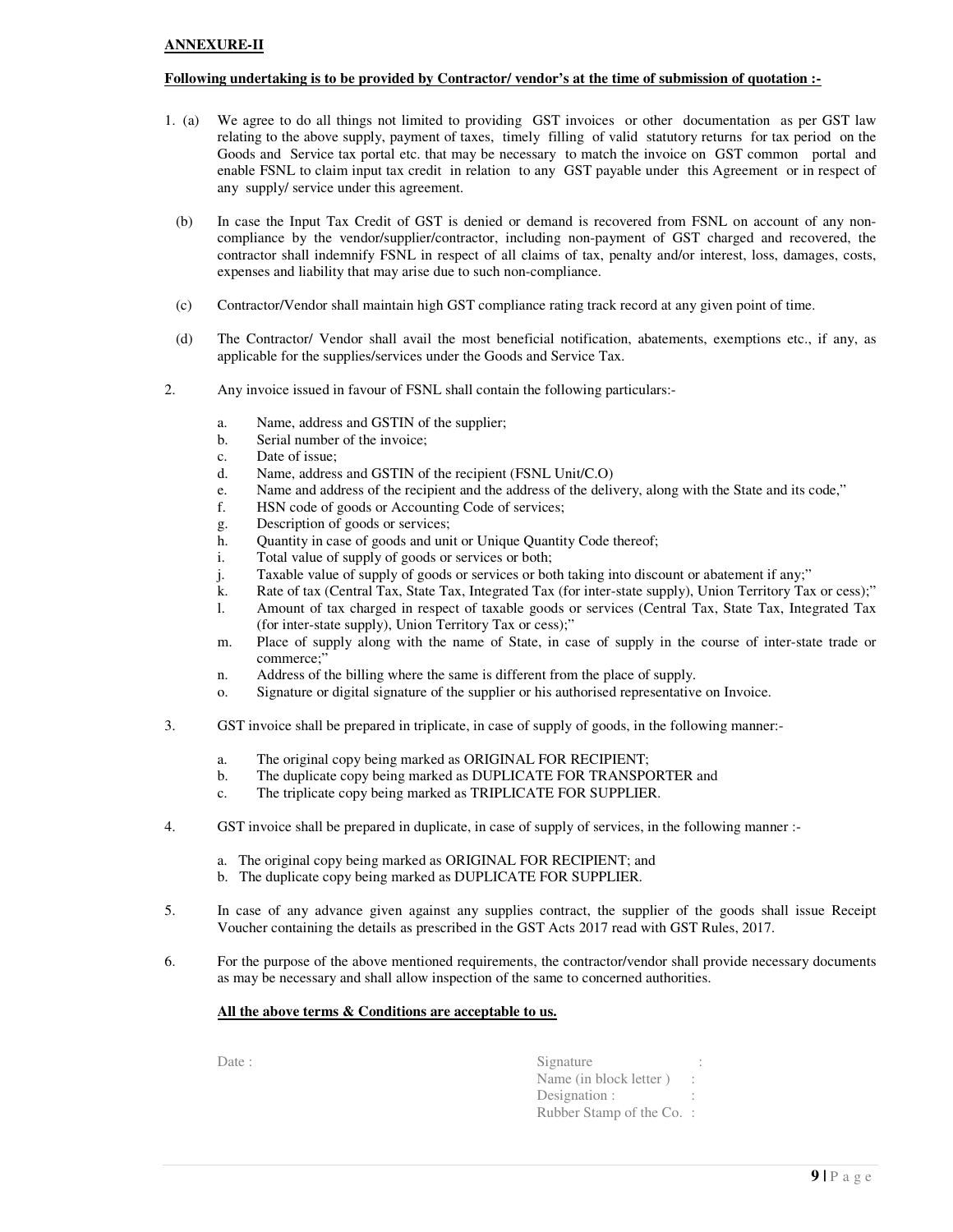### **ANNEXURE – IV**

#### **PREFERENCE TO "MAKE IN INDIA"**

### **1. Eligibility of Class-I Local Supplier/Class-II Local Supplier/Non-Local Suppliers" for different types of procurement.**

- (a). In procurement of all goods, service or works in respect of which the Nodal Ministry/Department has communicated that there is sufficient local capacity and local competition, only 'Class-I Supplier' as defined under this clause, shall be eligible to bid irrespective of purchase value.
- (b). In procurement of all goods, services or works not covered by sub-para 1(a) above and with estimated value of purchases less than Rs. 200 Crore, in accordance with Rule 161(iv) of GFR, 2017, Global tender enquiry shall not be issued except with the approval of competent authority as designated by Department of Expenditure. Only Class-I Local Supplier and 'Class-II Local Supplier, as defined under the Clause, shall be eligible to bid in procurements undertaken by procuring entities, except when Global tender enquiry has been issued. In global tender enquiries, 'Non-Local Suppliers' shall also be eligible to bid along with Class-I Local Suppliers' and 'Class-II Local Suppliers'.
- (c). For the purpose of this clause, works includes Engineering, Procurement and Construction (EPC) contracts and services include System Integrator (SI) contracts.

#### **2. Purchase Preference :-**

- (a). Purchase preference shall be given to Class-I Local Supplier in procurements undertaken by procuring entities in the manner specified here under.
- (b). In the procurements of goods or works, which are covered by Para 1(b) above and which are divisible in nature, the 'Class-I Local Supplier' shall get purchase preference over 'Class-II Local Supplier' as well as 'Non-Local Supplier, as per following procedure:
	- (i). Among all qualified bids, the lowest bid will be termed as L1. If L1 is 'Class-I Local Supplier, the contract for full quantity will be awarded to L1.
	- (ii). If L1 bid is not a 'Class-I Local Supplier, 50% of the order quantity shall be awarded to L1. Thereafter, the lowest bidder among the 'Class-I Local Supplier will be invited to match the L1 price for the remaining 50% quantity subject to the Class-l Local Supplier's quoted price falling within the margin of purchase preference, and contract for that quantity shall be awarded to such 'Class-I Local Supplier subject to matching the L1 price.

In case such lowest eligible 'Class-I Local Supplier fails to match the L1 price or accepts less than the offered quantity, the next higher Class-I Local Supplier within the margin of purchase preference shall be invited to match the L1 price for remaining quantity and so on, and contract shall be awarded accordingly. In case some quantity is still left uncovered on Class-I Local Suppliers, then such balance quantity may also be ordered on the L1 bidder.

- (c). In the procurements of goods or works, which are covered by para 1(b) above and which are not divisible in nature, and in procurement of services where the bid is evaluated on price alone, the 'Class-I Local Supplier' shall get purchase preference over' Class-II Local Supplier' as well as 'Non-Local Supplier', as per following procedure:
	- (i). Among all qualified bids, the lowest bid will be termed as L1. If L1 is 'Class-I Local Supplier, the contract will be awarded to L1.
	- (ii). If L1 is not' Class-I Local Supplier', the lowest bidder among the 'Class-I Local Supplier', will be invited to match the L1 price subject to Class-I Local Supplier's quoted price falling within the margin of purchase preference, and the contract shall be awarded to such' Class-I Local Supplier' subject to matching the L1 price.

| Date : | Signature               |  |
|--------|-------------------------|--|
|        | Name (in block letter)  |  |
|        | Designation             |  |
|        | Rubber Stamp of the Co. |  |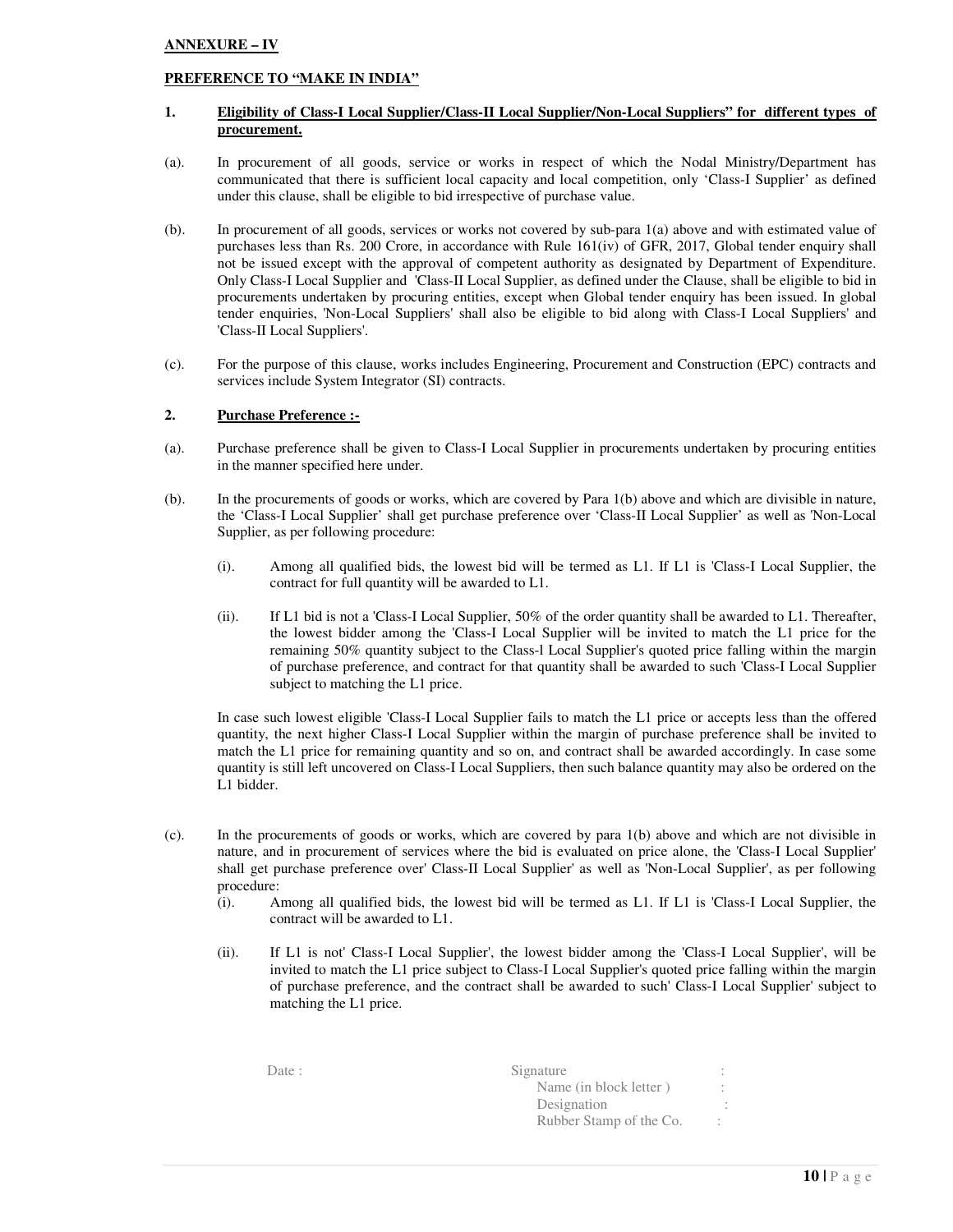- (iii). In case such lowest eligible 'Class-I Local Supplier' fails to match the L1 price, the 'Class-I Local Supplier' with the next higher bid within the margin of purchase preference shall be invited to match the L1 price and so on and contract shall be awarded accordingly. In case none of the 'Class-I Local Supplier' within the margin of purchase preference matches the L1 price, the contract may be awarded to the L1 bidder.
- (d). "Class-II Local Supplier" will not get purchase preference in any procurement, undertaken by procuring entities.

#### **Verification of Local Content :-**

- (a). The Class-I Local Supplier/ 'Class-II Local Supplier at the time of tender, bidding or solicitation shall be required to indicate percentage of local content and provide self-certification that the item offered meets the local content requirement for Class-I Local Supplier/ 'Class-II Local Supplier, as the case may be. They shall also give details of the location(s) at which the local value addition is made.
- (b). In cases of procurement for a value in excess of Rs. 10 crores, the 'Class-I Local Supplier'/ 'Class-I Local Supplier' shall be required to provide a certificate from the statutory auditor or cost auditor of the company (in the case of companies) or from practicing cost accountant or practicing chartered accountant (in respect of suppliers other than companies) giving the percentage of local content.
- (c). Decision on complaints relating to implementation of this Clause shall be taken by the competent authority which is empowered to look into procurement related complaints relating to the procuring entity.
- (d). False declarations will be in breach of the Code of Integrity under Rule  $175(1)(i)(h)$ ) of the General Financial Rules for which a bidder or its successors can be debarred for up to two years as per Rule 151 (iii) of the General Financial Rules along with such other actions as may be permissible under law.
- (e). A supplier who has been debarred by any procuring entity for violation of this Clause shall not be eligible for preference under this Clause for procurement by any other procuring entity for the duration of the debarment. The debarment for such other procuring entities shall take effect prospectively from the date on which is comes to the notice of other procurement entities.

## 3. **Exemption of Small Purchases :-**

Not withstanding anything contained in paragraph 2, procurements where the estimated value to be procured is less than Rs. 5 lakhs shall be exempt from this Clause. However, it shall be ensured by procuring entities that procurement is not spilt for the purpose of avoiding the provisions of this clause.

#### **Definition for this purpose will be :-**

"**Local Content**" means the amount of value added in India which shall, unless otherwise prescribed by the Nodal Ministry, be the total value of the item procured (excluding net domestic indirect taxes) minus the value of imported content in the item (including all customs duties) as a proportion of the total value, in percent.

*'Class–I Local Supplier'* means a supplier or service provider, whose goods, services or works offered for procurement, has local content equal to or more than 50%, as defined under this clause.

*'Class-II Local Supplier'* means a supplier or service provider, whose goods, services or works offered for procurement has local content more than 20% but less than 50%, as defined under this clause.

**'Non-Local Supplier'** means a supplier or service provider, whose goods, services or works offered for procurement, has local content less than or equal to 20% as defined under this clause.

**"L1"** means the lowest tender or lowest bid or the lowest quotation received in a tender, bidding process or other procurement solicitation as adjudged in the evaluation process as per the tender or other procurement solicitation.

| Date : | Signature               |  |
|--------|-------------------------|--|
|        | Name (in block letter)  |  |
|        | Designation             |  |
|        | Rubber Stamp of the Co. |  |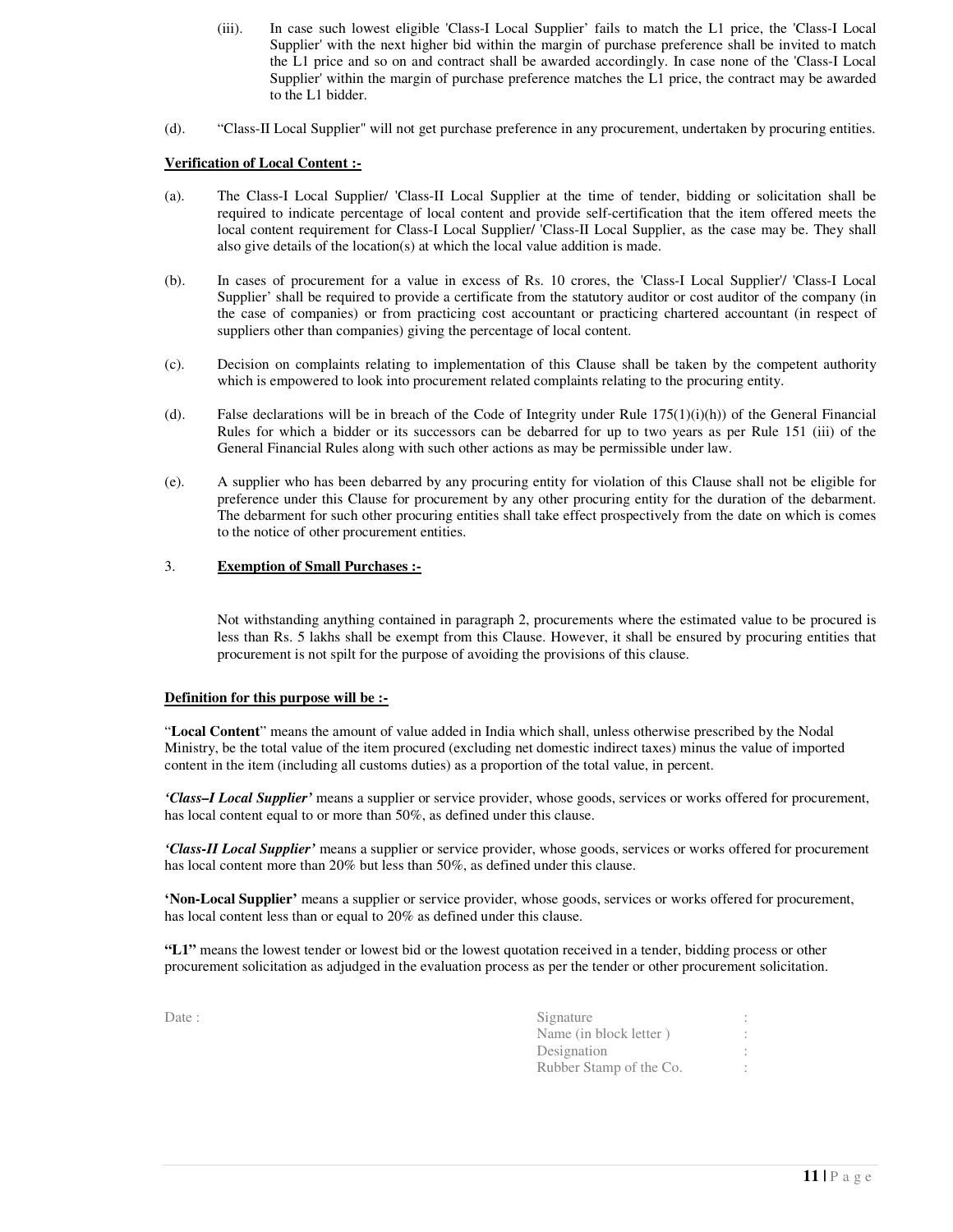**"Margin of Purchase Preference"** means the maximum extent to which the price quoted by a "Class-1 Local Supplier" may be above the L1 for the purpose of purchase preference. The margin of purchase preference shall be 20%.

## **Specifications in Tenders and other procurement solicitations :-**

Procuring entities shall endeavor to see that eligibility conditions including on matters like turnover, production capability and financial strength do not result in unreasonable exclusion of 'Class-I Local Supplier/Class-II Local Supplier' who would otherwise be eligible, beyond what is essential for ensuring quality or credit-worthiness of the supplier.

# **All the above terms & conditions are acceptable to us.**

| Date : | Signature                 |  |
|--------|---------------------------|--|
|        | Name (in block letter)    |  |
|        | Designation               |  |
|        | Rubber Stamp of the Co. : |  |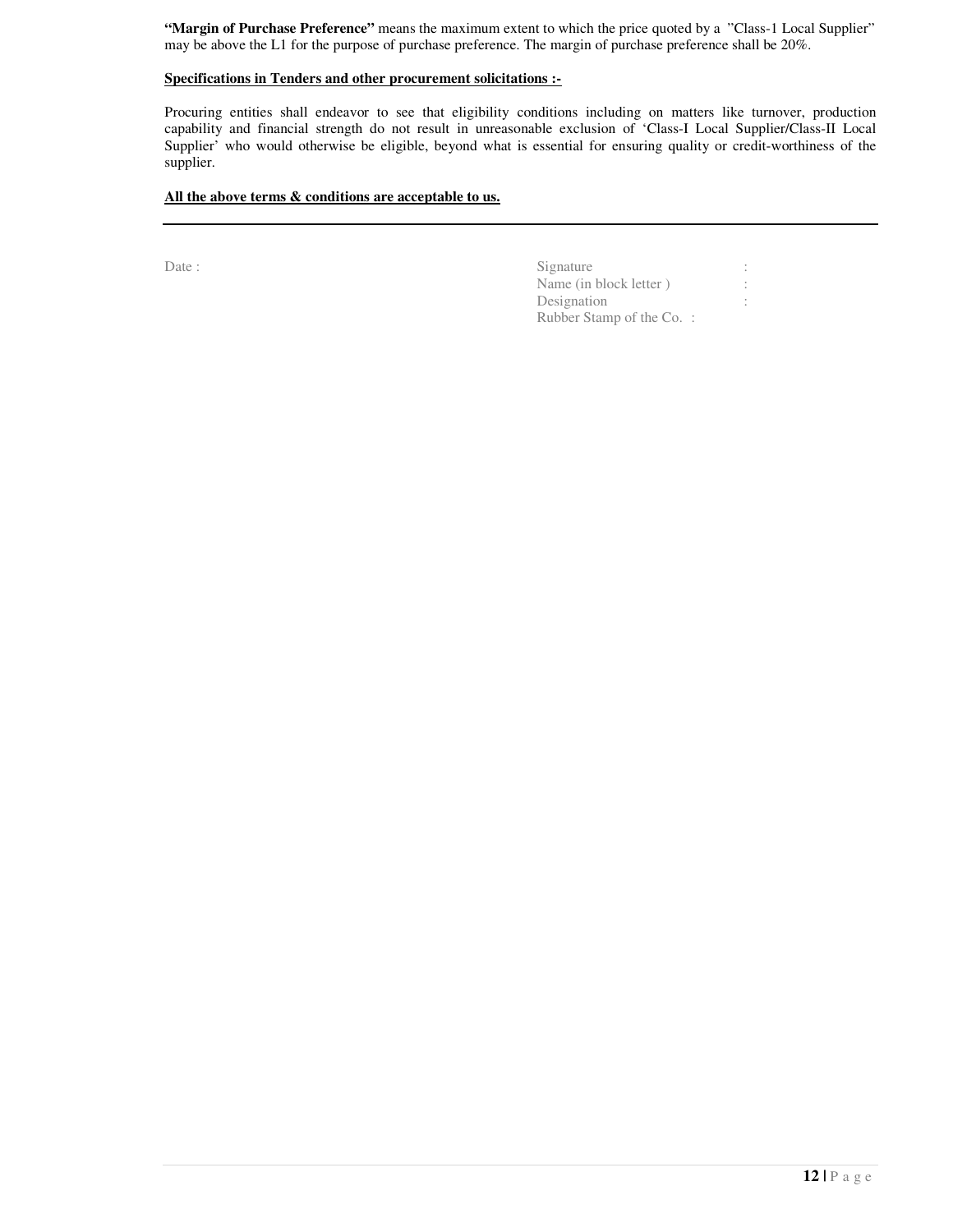## **(On the letter head of organization)**

Date :

| To.                       |
|---------------------------|
| Ferro Scrap Nigam Limited |
| Unit                      |
|                           |

# **Subject :-** Declaration regarding not being a "Specified Person" as per Sections 206AB and 206CCA of

the Income Tax Act 1961.

Sirs,

This has reference to above mentioned subject regarding the TDS/TCS provisions of Sections 206AB and 206CCA of the Income Tax Act 1961, inserted w.e.f.  $1^{st}$  July 2021 by the Finance Act 2021.

#### **Accordingly it is declared as under :-**

|  |  |        | 'name   | declarant | company/                    | firm)     |
|--|--|--------|---------|-----------|-----------------------------|-----------|
|  |  |        |         |           | having Registered Office at | (address) |
|  |  | herebv | declare | and       | undertake                   | that:     |

#### **Or in case of a proprietary concern :-**

| that:- |  |  |  |  |
|--------|--|--|--|--|

#### **Or in case of an Individual:-**

| that: |  |  |  |  |  |  |
|-------|--|--|--|--|--|--|

#### 2. I/We hold the following PAN (Permanent Account Number) which is the only valid PAN held by us :-

|           | <b>PAN</b>                   |  |
|-----------|------------------------------|--|
| $\bigcap$ | <b>Present Jurisdiction:</b> |  |
| $\bigcap$ | Aadhaar no                   |  |
|           | GST no                       |  |

## **(Self certified copy of the PAN card and Aadhaar Card is enclosed for your reference and record)**

| ٧ | ٧<br>. | × |
|---|--------|---|
|   |        |   |

| Date : | Signature               |  |
|--------|-------------------------|--|
|        | Name (in block letter)  |  |
|        | Designation             |  |
|        | Rubber Stamp of the Co. |  |